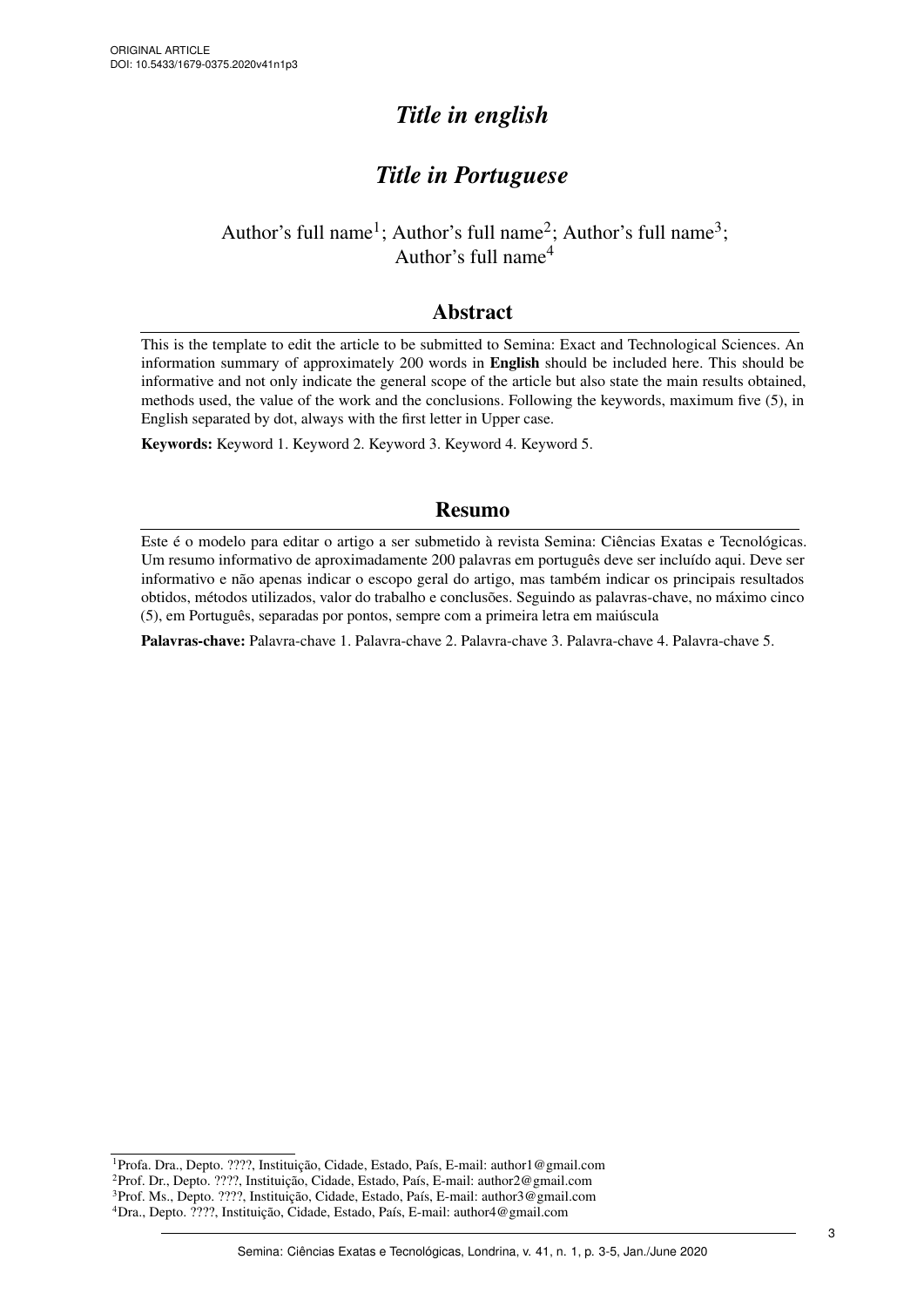#### Introduction

The manuscript must be submitted only in electronic form and in the English language. The work should be done, either in LaTex (preferably) or in Microsoft Word for Windows. The formatting shown in this file should be followed.

The Introduction section should clearly and briefly identify, with relevant references, both the nature of the problem under investigation and its background. An Introduction consisting of an extensive literature review is not acceptable.

Types of Articles:

- 1. original articles: maximum 10 (ten) pages;
- 2. review articles: maximum 15(fifteen) pages;

#### Second section

Experiments should be described in sufficient detail to enable other researchers to repeat them. The degree of purity of materials and their quantities should be reported. Descriptions of established procedures are unnecessary. An apparatus should be described only if it is non-standard. Commercially available instruments should be referred to by their suppliers and models. Many theoretical and computational papers use a routine procedure based on a welldocumented method. In such cases, it is sufficient to name the particular variant (referring to key papers in which the method has been developed), to cite the computer program used, and to indicate briefly any modifications made by the author.

#### *Subsection of second section*

Subsubsection of second section

- 1. Footnotes referring to the body of the article should be numbered immediately after the sentence to which it refers.
- 2. SEMINA adopts the International System of Units for physical parameters and units.
- 3. Graphic materials such as photographs (quality superior to 800dpi) and graphics (strictly indispensable to the clarity of the text) should appear directly and throughout the text. If the submitted illustrations have already been published, then mention the source and permission to reproduce. For the tables and any illustration (drawings, diagrams, flowcharts, photographs, charts, tables, etc.), the title should appear at the top.

The tables should be accompanied by a header that allows a clear understanding of the meaning of the collected data. Indicate the source below the table or figure. Use smaller font. When it comes to self-illustration, indicate: Source: the author himself (The author). The equations are listed sequentially in the text, with right-hand numbering, for example,

$$
\rho_i = \frac{\sum_{j=1}^k d_{i,j}}{(k^2 - 1)}.
$$
\n(1)

<span id="page-1-0"></span>In equation [1,](#page-1-0) .....

The equations are listed sequentially in the text, with right-hand numbering, for example,

#### Tables and Figures

Indicate the source below the table or figure. Use smaller font. When it comes to self-illustration, indicate: Source: the author himself (The author).

#### Table 1 – caption

| name | name | name |
|------|------|------|
| Α    | 23   |      |
| B    | 200  | 50   |
| C    | 200  | 20   |
| D    | 400  | 10   |
| E    | 400  | 5    |

Source: The authors.

```
\begin{figure}[h!]
    \beguin{center}
    \caption{Caption }
    \includegraphics[scale=1]{Figura1.png}
    \label{fig:fig1}
    \end{center}
    \end{center}
     \small\textbf{Source:} The authors.
```

```
\end{figure}
```
Figure in a single column.

```
\begin{figure*}[h!]
    \beguin{center}
    \caption{Caption }
    \includegraphics[scale=1]{Figura1.png}
    \label{fig:fig2}
    \end{center}
    \end{center}
     \small\textbf{Source:} The authors.
\end{figure*}
```